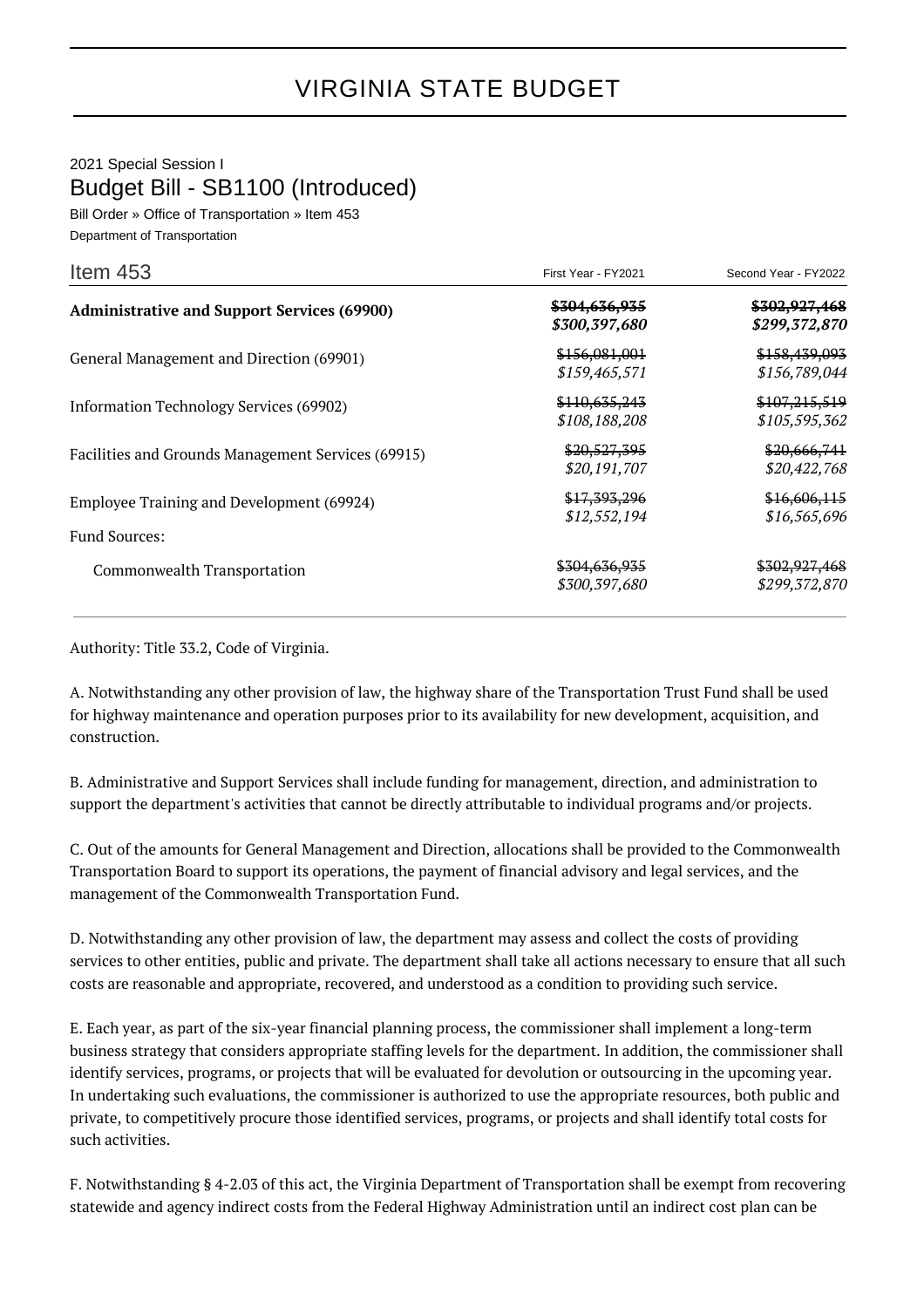evaluated and developed by the agency and approved by the Federal Highway Administration.

G. The Director, Department of Planning and Budget, is authorized to adjust appropriations and allotments for the Virginia Department of Transportation to reflect changes in the official revenue estimates for commonwealth transportation funds.

H. Out of the amounts for General Management and Direction, allocations shall be provided to support the capital lease agreement with Fairfax County for the Northern Virginia District building. An amount estimated at \$7,800,000 the first year and \$7,800,000 the second year from Commonwealth Transportation Funds shall be provided.

I. Notwithstanding any other provisions of law, the Commonwealth Transportation Commissioner may enter into a contract with homeowner associations for grounds-keeping, mowing, and litter removal services.

J. Notwithstanding the provisions § [2.2-2402](http://law.lis.virginia.gov/vacode/2.2-2402/) of the Code of Virginia, no construction, erection, repair, upgrade, removal or demolition of any building, fixture or structure located or to be located on property of the Commonwealth of Virginia under the control of the Virginia Department of Transportation (VDOT) and within the secured area of a residency, area headquarters or district complex shall be subject to review or approval by the Art and Architectural Review Board as contemplated by that section. However, for changes to any building or fixture located on property owned or controlled by VDOT that has been designated or is under consideration for designation as a historic property, then VDOT shall submit such changes to the Art and Architectural Review Board for review and approval by the Board.

K. The Virginia Department of Transportation is authorized to convey a 25-foot wide strip of land containing approximately 0.1923 acre located along the southeastern boundary of its original Callaway Area Headquarters parcel, Tax Map Parcel #0580004200, to Earl E. Bowman, Jr. and Elizabeth H. Bowman, husband and wife, in return for the termination of an existing easement in favor of the Bowmans across certain property of the Commonwealth, as shown in those certain deeds and plats recorded at Deed Book 1114, Page 1622 and Deed Book 1114, Page 1630 in the Clerk's Office of the Circuit Court of Franklin County, Virginia, and the conveyance from the Bowmans of a parcel of land containing approximately 0.3582 acres located adjacent to and northwest of VDOT's original parcel, all as shown on a plat to be agreed to between the Parties. The appraised value of the land to be acquired by VDOT shall be equal to or greater than the value of the land to be transferred from VDOT. The exact property to be conveyed as consideration for this transaction is subject to change or adjustment provided that all parties agree, the requirements for value and form are met, and the appropriate approvals are obtained. The conveyances shall be made with the recommendation of the Department of General Services, the approval of the Governor and shall be in a form approved by the Attorney General. The appropriate officials of the Commonwealth are hereby authorized to prepare, execute, and deliver such deed and other documents as may be necessary to accomplish the conveyance.

L. 1. At such time as the Virginia Department of Transportation (VDOT) determines that the VDOT Residency office, on five acres, at 626 Waddell Street, in the City of Lexingon is no longer required for VDOT's purposes, it shall offer to transfer the property to the City of Lexington prior to offering the property for transfer or sale to any other public or private agency or entity or individual, on such terms and conditions as provided below.

2. The Virginia Department of Transportation and the City of Lexington shall each obtain a separate appraisal of the property, each performed by an appraiser licensed by the Commonwealth of Virginia as Certified General Real Property Appraisers, who must meet the competency provisions of the Uniform Standards of Professional Appraisal Practice.

3. VDOT shall offer the property to the City of Lexington at a value which shall be determined by averaging the values from the two appraisals obtained in L.2. above. Any other conditions of the transfer shall be based on usual and customary terms for such intergovernmental transfers.